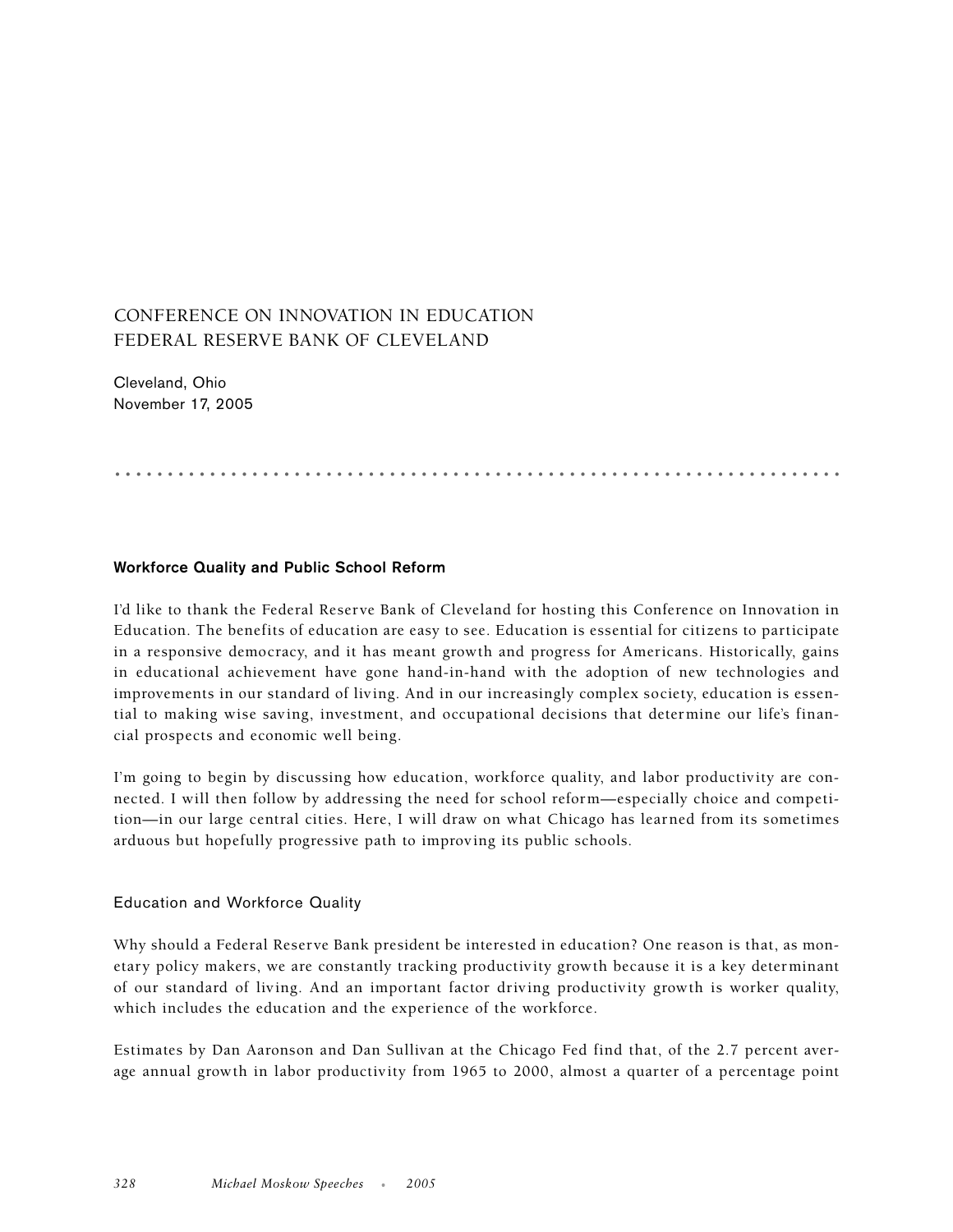(0.22) is attributable to labor quality. Changes in age, education, and labor force participation cause this contribution to vary over time. In the late 1980s and early 1990s, improvements in worker skills were adding 0.40 percentage points per year to the growth of output. By the end of the 1990s, this had fallen to 0.18 percentage points. And we could see a decline to 0.05 percentage points by 2010, as the highly experienced workers of the baby boom generation retire in increasing numbers. Gains in education and other workforce skills by new entrants, and skill improvements by remaining workers, could offset much of this decline. But if we consider recent education trends, I'd say we have our work cut out for us on this.

The quarter century after World War II was a period of especially rapid gains in worker skills. High school graduation rates increased throughout this era, and college graduation rates tripled. The expansion of secondary and postsecondary education caused labor quality growth to average nearly 1 percent per year, as younger, more highly educated workers replaced retirees with less educational attainment.

## The Need for Systemic School Reform

Since that time, this process has played out, as the educational attainment of retirees and new entrants has converged. One disturbing element of this convergence is that high school completion rates have stalled. In addition, relative to the population of 17 year olds, the number of traditional high school diplomas granted in the late 1990s was 7 percentage points lower than in the early 1970s. It is only when GED holders are included that current overall high school graduation rates match the earlier ones.

College graduation rates are growing, as families have noted the very high and climbing economic returns to education. The gaps in wages and unemployment rates between the skilled and less-skilled workers in the U.S. economy have widened dramatically since the late 1970s. Currently, unemployment is only about 2.5 percent among those with a college degree, but it's over 8 percent for high school dropouts. Furthermore, research shows that each additional year of education tends to raise incomes by about 10 percent. And these returns are not merely private. Researchers are finding that education raises the productivity of other workers, lowers crime, and raises public involvement in the policy process. Some believe that these social benefits alone may exceed the 10 percent per year private return.

Our investment in education is already enormous. We currently spend almost one-half trillion dollars on elementary and secondary schools in the public sector, or about 4 percent of GDP. The United States has nearly the highest spending per pupil in the world. Yet there is a great deal of dissatisfaction with the results, particularly in the dismal outcomes generated by many of our urban schools. We must spend the money more wisely and achieve a substantially greater return on our investment. This has driven the spate of interest in experimentation and systemic reform to improve our schools, especially for those disadvantaged students who have limited choices and opportunities in our current system.

Many school reforms have been tried. Reforms in states in my district, similar to those in Ohio, have been both earnest and varied—from Milwaukee's full-fledged voucher program, to the extensive charter program in Michigan, to Chicago's central authority with the mayor having substantial executive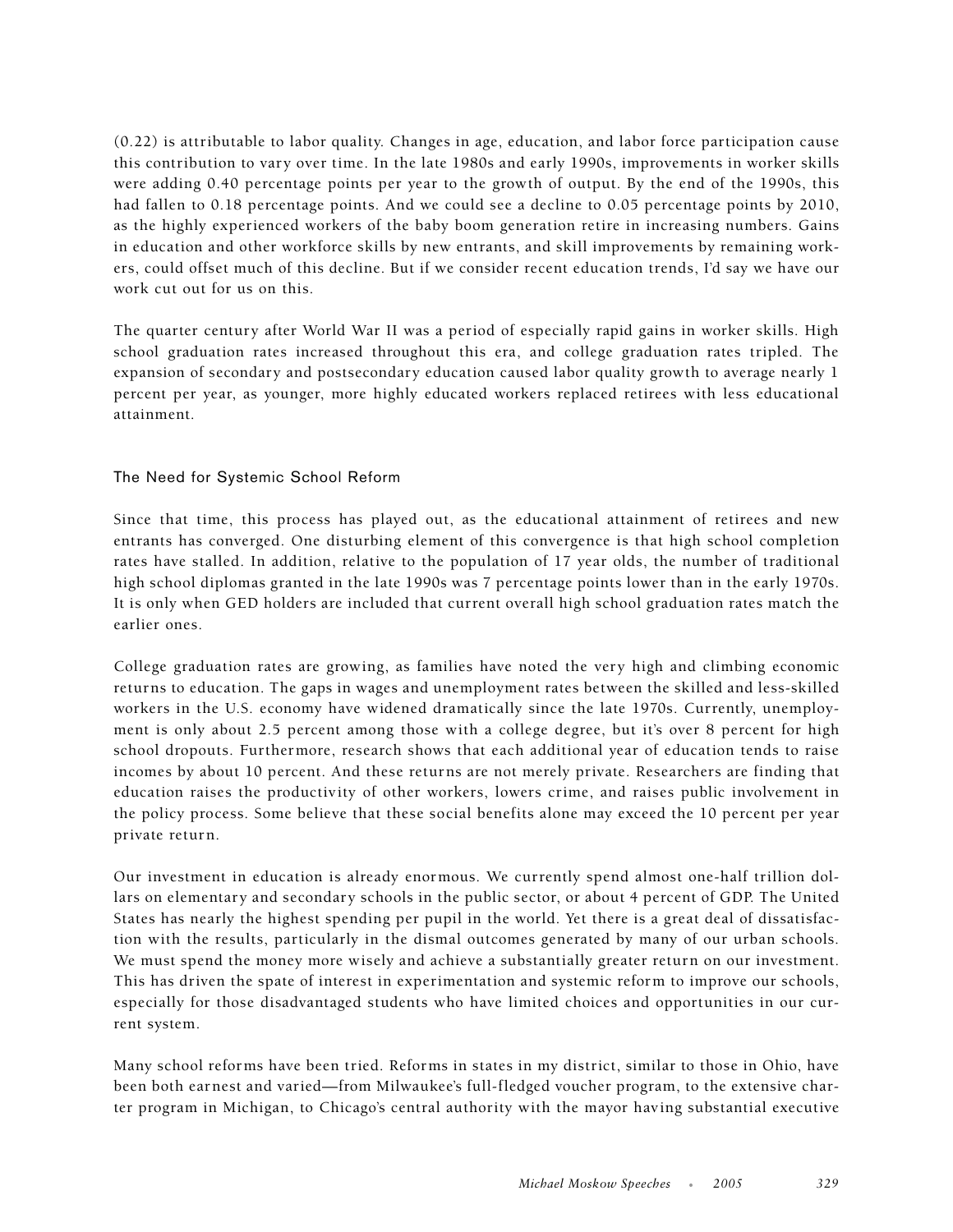power. As one who believes that customers know what they want, I think that choice and competition should be given a full trial in these reform efforts. This is because market mechanisms relentlessly work in most instances to deliver the right services to their customers.

Some believe that widespread customer dissatisfaction with urban schools is not sufficient to justify greater choice and broader opportunity in the delivery of school services. They want to wait for definitive statistical evidence before proceeding with widespread reforms. As researchers, I'm sure you appreciate that statistical studies—even those based on randomized experiments—have not provided entirely informative or conclusive evidence on outcomes from reform. Still, it is important to keep pursuing evidence on all fronts, as you are doing here at this conference, from case studies to cross-sectional comparisons to carefully-designed randomized trials, so that good science can drive good public policy. We must continue to acquire data—but we can't wait for definitive results before moving forward with programs aimed at significant improvement.

## Improving Teaching Effectiveness

When discussing reform in education, a good place to start is where the "rubber meets the road," that is, where our teachers interact and deliver services to their students.

Now, teaching is a very difficult job. I know—having been a high school English and history teacher myself many years ago. Our schools are extremely fortunate to have many excellent and dedicated teachers. But we clearly need more. Teacher quality matters greatly for student achievement. Several carefully designed research studies from across the country—several of which have been or will be presented at this conference—show that teacher quality varies significantly, even within the same school. To give you some idea of the magnitude, Dan Aaronson and Lisa Barrow of our staff found that the test score gains for an average student in the Chicago Public Schools would increase by at least 20 percent if that student were reassigned from a classroom with an average quality math teacher to a classroom in the same school with a math teacher ranked at the 95th percentile of their quality distribution.

But what can we do to improve our teacher corps? Can we simply sort through our teachers, identify the ineffective ones, and then replace them? Well, that's not so easy to do in our current system.

Surprisingly, the typical credentials that determine compensation in our schools today—advanced degrees in education, certification, years of teaching experience—do not help much in identifying who the effective teachers are, as Aaronson and Barrow also found. Their research shows that these factors account for only about 3 percent of the variation in teacher quality.

Can we substantially improve the effectiveness of our teachers through enhanced training? While we know that teachers matter, we know less about programs that could improve the quality of our teachers. Research shows that having a math or science degree is helpful for teaching those subjects. Specific skills do matter. But since the general education credentials seem to matter little, traditional teacher training programs—including those college curriculums specializing in education—apparently don't do the job. There are, however, heroic efforts and exemplary program models underway to improve teacher preparation throughout the nation. These include better recruiting strategies, mentoring, and enhanced training academies. In many cases, these programs have been generously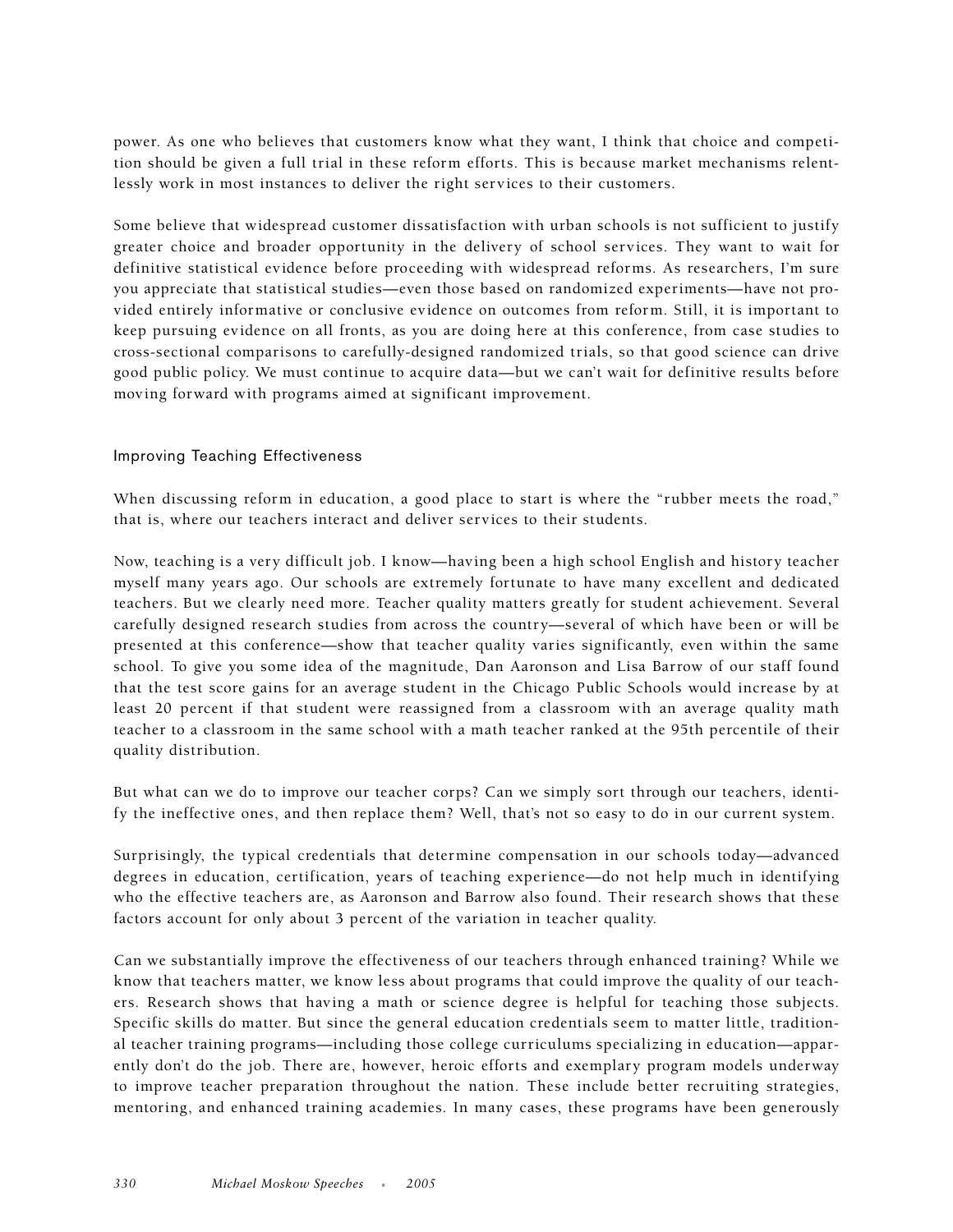funded by the business and philanthropic community. Still, they do not reach the majority of our teaching corps.

Blunt instruments, such as raising teacher salaries across the board, also do not look promising. Raising salaries would attract and keep better teachers, but it would also encourage many poorly performing teachers to remain on the job even longer—in other words, such a policy would be a slow and expensive way to raise teacher quality. And, even with higher salaries for new teachers, excellent teachers will find themselves hostage to rigid pay scales that do not compensate them for their excellence. Nor will they be able to advance their careers without leaving the classroom.

However, one important finding from studies of teacher quality and student outcomes is that highquality teacher performance tends to persist from year to year. This means that we can predict good teachers from their past performance. So, through observation and timely assessment of data on student achievement, a motivated and empowered school principal could accurately identify high-quality teachers.

Therefore, we know some of the ways in which we can build a higher quality teacher workforce. It will require a system that starts with more selective hiring, includes a lengthy apprenticeship with comprehensive evaluation, and follows up with regular, rigorous personnel evaluations with pay-forperformance rewards. In addition, we should have higher pay for teachers in subject areas where it is more difficult to find qualified instructors, such as math and science.

So far, so good. But what kind of systemic changes can actually bring about such personnel policies—indeed, ones that are taken for granted in many other professions and businesses? Unfortunately, public education has many elements of a monopoly—a publicly owned and operated monopoly. And consumers are served far better in just about any market when there is competition by many as opposed to having just one provider.

So I believe that systemic change in public education would be encouraged and accelerated by the infusion of market incentives. Choice and competition have the power to lead us to better educational outcomes by spurring both new and existing schools to innovate, keep costs low, and better serve the students.

In competitive environments, successful firms and organizations discover their customers' needs. They make strong and innovative efforts to tailor their services to meet those needs at a reasonable cost. When doing so, they adopt pay for performance and other types of personnel and compensation practices that we should be aspiring to in the education profession.

## Chicago's Reform Efforts

Let me now turn to Chicago as an example of a school system that has taken a series of steps that are beginning to bring about a modest amount of choice and competition. It has, however, been a winding path, preceded by several other attempted reforms.

In the late 1980s, then Secretary of Education William Bennett called the Chicago public school system the worst in the nation. Correct or not, Chicago's school system was characteristic of older large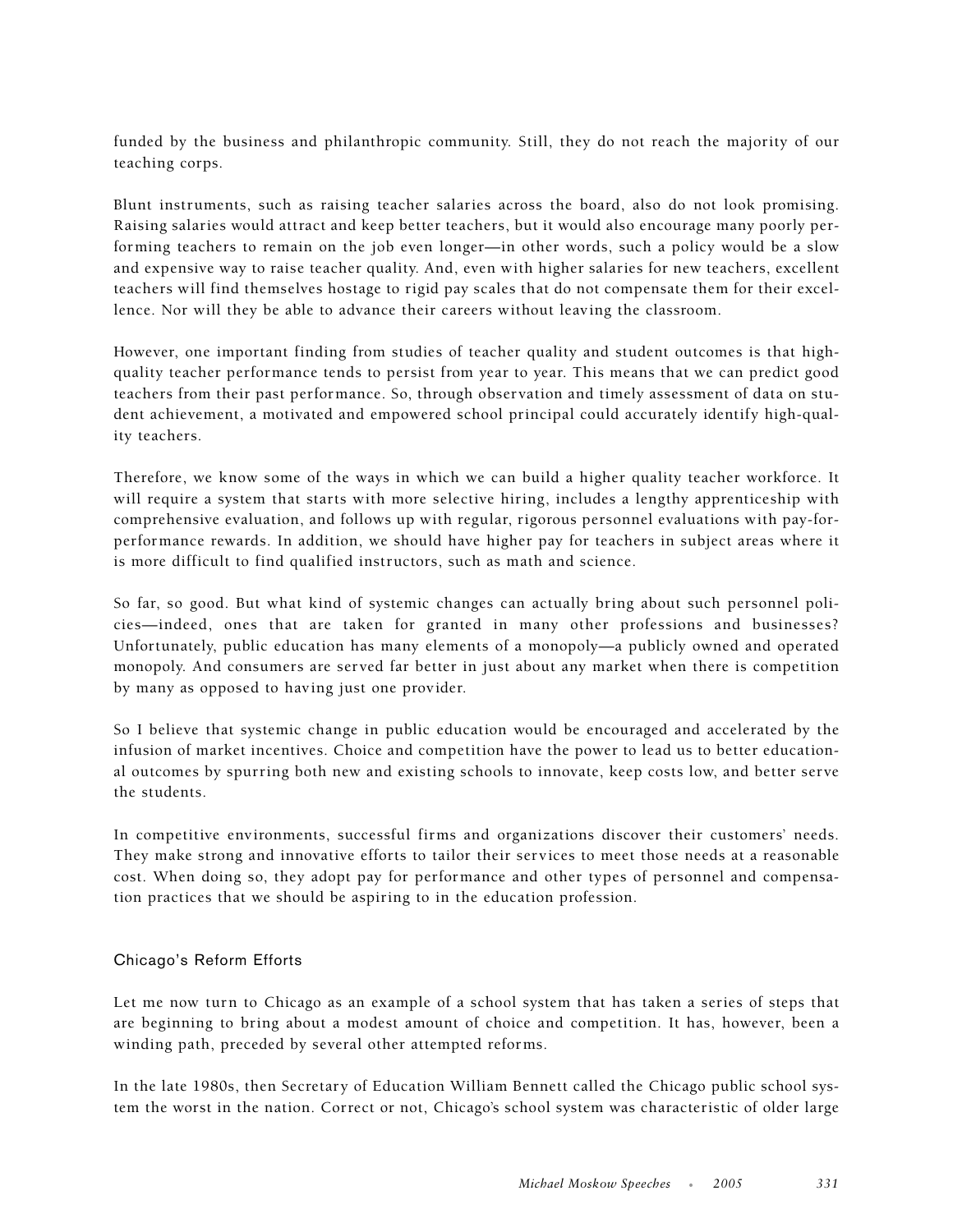city school systems across the Northeast and Midwest. Flight from the city in both its economic base and middle class population during the 1960s and 1970s left behind a school system that was poorly suited for the daunting job of ameliorating poverty.

A series of reforms began in 1988, when the state legislature passed the Chicago School Reform Law, which diminished the authority of the Chicago Board of Education and pushed some local decision making down to the individual school and community level. Reformers hoped that the schools would function more efficiently if they could simulate the decentralized decision-making autonomy of small suburban school districts. One major provision of the law was the creation of Local School Councils (LSCs) for each school. Accountability for school performance and pupil performance was vested with LSCs, whose members were elected by the residents of each school attendance area. The LSCs had the power to appoint principals largely free of interference by the Board of Education; they also had some budget authority. In addition, principals ostensibly gained the power to appoint and fire teachers, although in practice, these powers were not as effective as envisioned by some supporters of the legislation.

Initial hopes were high, and some neighborhoods effectively managed and improved their local schools. Some continue to do so today. At too many school sites, however, LSCs could not effectively grapple with the entrenched power of the system, the political influence of the teacher's union, and the vagaries of community politics. Some LSCs were never able to organize effectively to make the necessary improvements.

By 1995, Chicago school reform shifted toward a different approach: strong central control vested in the office of the mayor. The Illinois state legislature passed a new education reform bill that generally redistributed power from LSCs to the city government. Specifically, the Chicago Board of Education was abolished, and the mayor was given the power to appoint a new 5-person, corporatestyle School Reform Board of Trustees with a CEO.

The Reform Board addressed waste, fraud, and inefficiency. It privatized janitorial and maintenance services, tightened the purchasing process, and cleaned up the system's finances.

This strong central authority was also given the ability to close schools for poor performance. For the first time in 1997, 7 Chicago high schools were "reconstituted"—the principals were removed and most of the teachers were fired.

These reforms have been modestly effective in raising student performance. As measured by the state's school achievement test (ISAT), both reading and math scores have risen at the 3rd, 5th, and 8th grade levels since 1999. These gains have been realized in high-poverty schools as well as selective enrollment schools.

However, holding on to these gains in the high school years has proven to be more difficult. In fact, we have not seen gains in test scores at the high school level. And even for the lower grades, achievement gains have tapered off over the last couple of years.

It is perhaps for these reasons that the Mayor, the public schools, the business leadership, and community groups have come to the realization that further reforms are necessary. New and superior schools, employing innovation and creativity, must be created to replace nonfunctional schools in high poverty neighborhoods.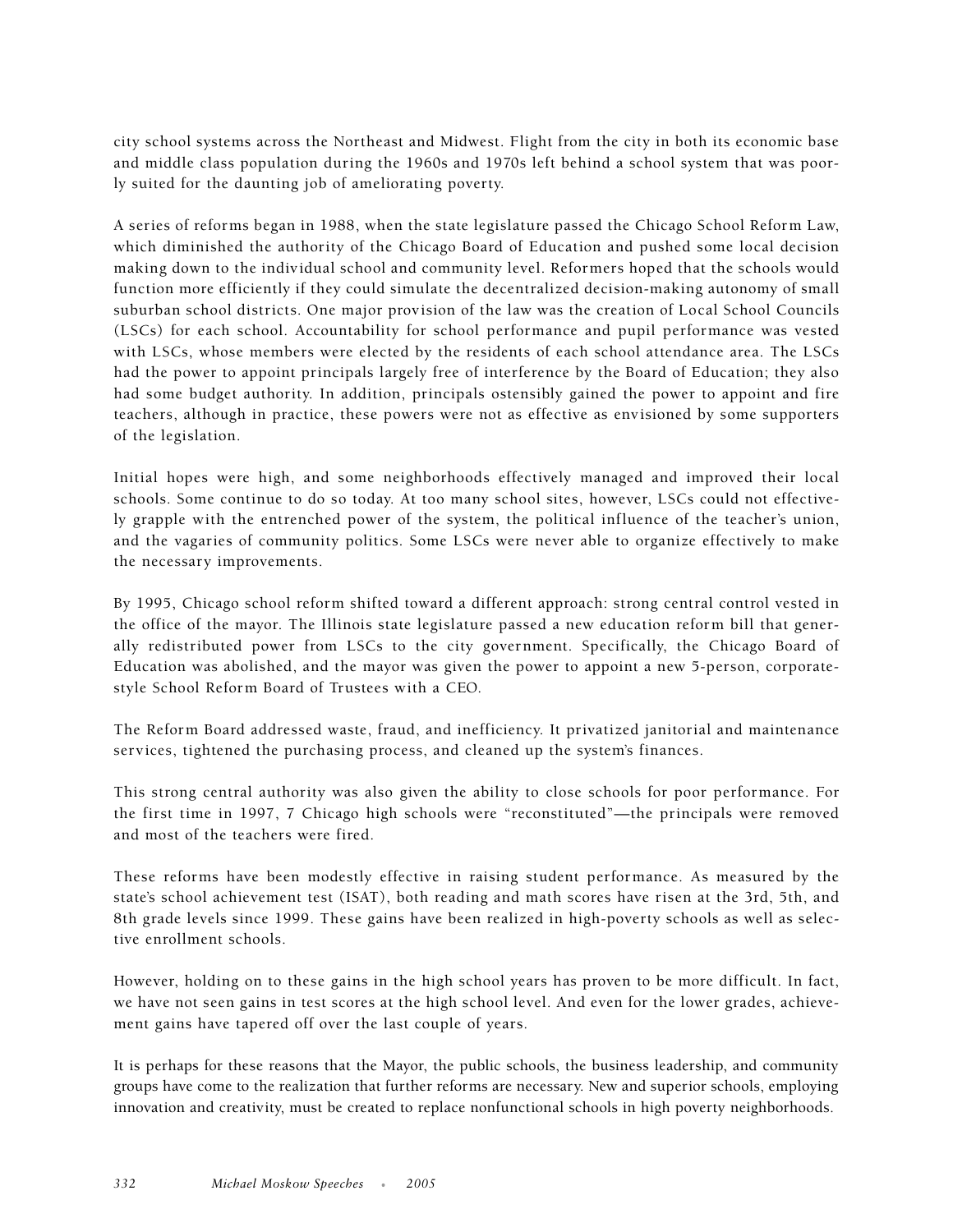## The Renaissance 2010 Program

Renaissance 2010 is a recent product of this effort. This bold program aims to create 100 excellent new schools—charter schools, contract schools, and performance schools—with more independent and entrepreneurial leadership. These schools have more freedom to innovate because they are less encumbered by the historical layers of rules and procedures. In some instances, schools will exercise greater latitude to recruit and choose their own staff and to evaluate and reward their performance. Such an environment surely will attract teachers with desire, drive, talent, and commitment.

As they have elsewhere, charter schools are an important part of reform in Illinois. The majority of the new Renaissance 2010 schools this year and those planned for next year are charters.

Illinois passed charter school legislation in 1996. But the tough political environment caused this legislation to be weak. It limited the total number of charters allowed to just 15 for Chicago, later expanded to 30, compared with over 600 schools total in CPS. And it only permitted the public school district and State Board of Education to charter new schools.

Still, this early and tentative attempt at choice and competition has built a basis for expanding reform. The Chicago charter school support network and evaluation process were carefully crafted and nurtured. Importantly, the business community has supported charter schools with funds and programs, despite often being at odds with parts of the CPS bureaucracy. Furthermore, charter schools are fully accountable for results, and some have been closed down for poor performance. And we see that students at charter schools have made promising gains. A recent CPS evaluation concluded that "charter schools performed as well or better than comparable neighborhood schools on 79% of the performance indicators." This performance has generated a broader-based trust in charters by the public. So the process, relationships, and trust created by the early charter programs are now in place to expand these existing efforts within the Renaissance 2010 framework.

At the beginning of this academic year, 18 Renaissance 2010 schools were opened to replace schools that were closed due to declining enrollment and deteriorating facilities. Sixteen additional Renaissance 2010 schools are in the final stage of approval to start operating next year. The business community and family foundations provided start-up funds for these new schools. The objective, of course, is not only to improve the education of the students enrolled in the new schools but also to provide incentives for traditional public schools to improve.

Renaissance 2010 schools will stay in operation only as long as they "deliver the goods" to their deserving customers. They will be held accountable in two ways. First, Renaissance schools can expect close scrutiny and rigid assessment by the Chicago Public Schools administration—not of their pedagogy and procedures, but of how well their students perform. Second, parents will be able to review their options and, if they choose, move their children to another school—just as many suburban parents now do when selecting the community in which to live.

Looking forward, the problems inherent in raising educational attainment for our most disadvantaged students are not easy. Too often, the hurdles to student achievement involve family background, resources, neighborhood, and environment. To overcome these obstacles, the local school cannot be "average" in performance or design. Rather, it must be highly innovative and focused on the particular circumstances that hold back disadvantaged children.